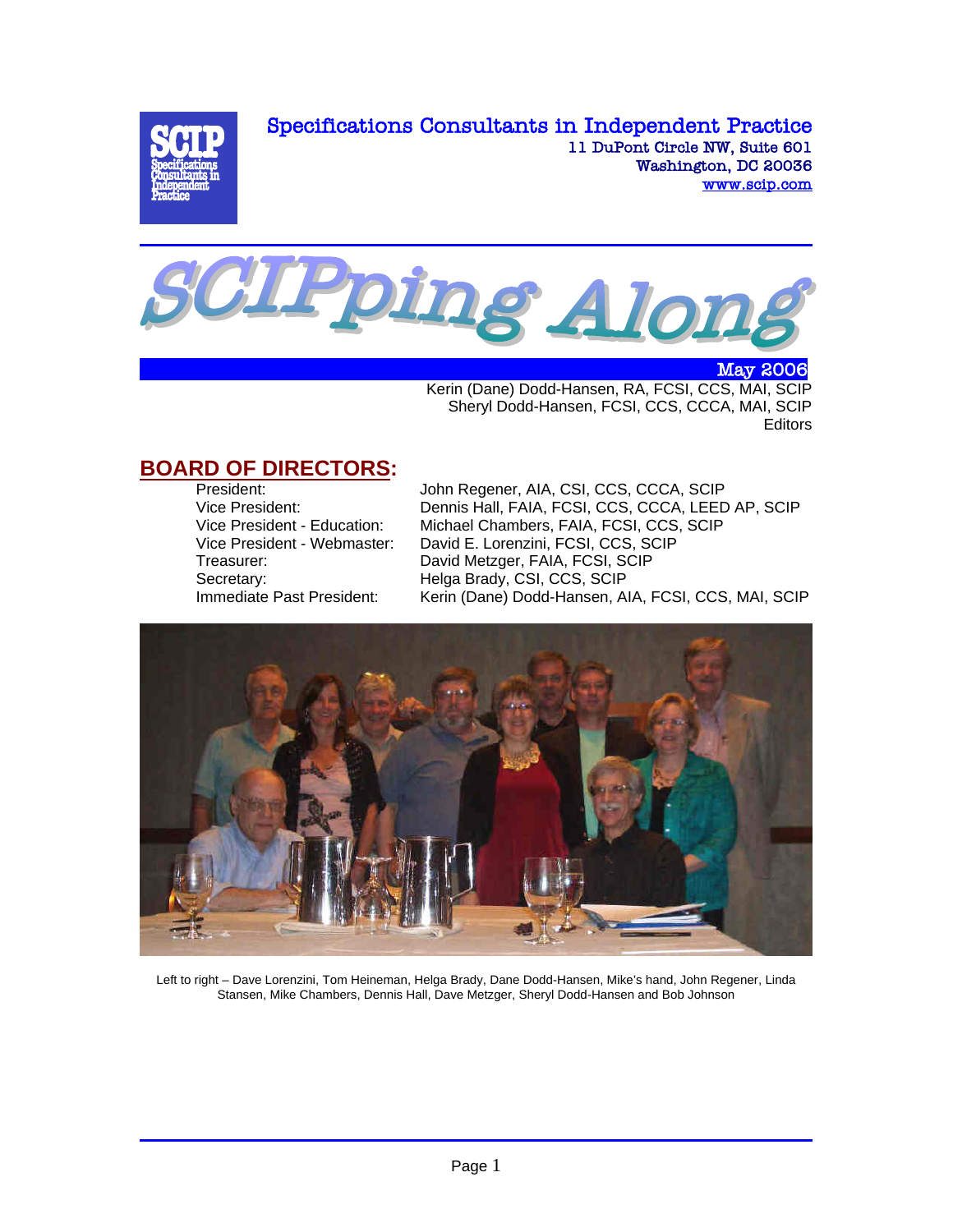#### **PRESIDENTS MESSAGE: TRANSITIONS John Regener, AIA, CSI, CCS, CCCA, SCIP**

President

Soon there will be a transition in leadership of SCIP as the 2006-2007 Board takes office. Change will continue as SCIP matures. Some members will welcome the changes. Others will resist. Most will be passive about it. Passivity is not good for SCIP. It makes SCIP less valuable to its members and the wider specifier community.

I will take responsibility for much of the lack of progress in getting SCIP's organization developed over the past two years. I even have some good excuses, but that's not the point. The next leadership team is going to accomplish much more despite the fact that everyone serving in SCIP office is busy. That means there are opportunities for service by other SCIP members. And this is an invitation for SCIP members and affiliates to get involved.

Yes, SCIP affiliates are welcome to participate in the committees and special projects of SCIP. It is the chance to get to know other specifiers better and to make a positive contribution to the specifier community. Contact any of the officers of SCIP and let it be known that you are interested in participating as more than a spectator.

Oh, yes there's the concern about being busy. So are all the members of the SCIP Board and so are most members and affiliates of SCIP. It's amazing how much of CSI's leadership at the Institute, Region and Chapter levels are SCIP members and affiliates. Particularly in CSI committee work, SCIP members and affiliates are shaping the future of formats and education. Yet, there is still time for many of these same people to make some contribution also of their time and talents for SCIP.

The successful SCIP business meeting and discussion forums on March 28, 2006 in Las Vegas have restored the tradition of SCIP members and others getting together to share information, be challenged about business practices, and build relationships. Through the day, 50+ specifiers attended. That's the good news. The bad news is, we've probably maxed out the roundtable discussion format. Future meetings will probably be more organized, with various members leading discussions on focused topics. That's not necessarily a bad idea but accommodation will need to be made for some of the time to be spent on the free-wheeling discussions around the group that many say is one of the main reasons they attend the CSI Convention.

I will be continuing on the SCIP Board as the immediate Past President. Dennis Hall, FAIA, FCSI, CCS, CCCA, SCIP will assume the office of SCIP President and I ask all SCIP members and affiliates to give him and the SCIP Board your support, constructive comments and offers of service.

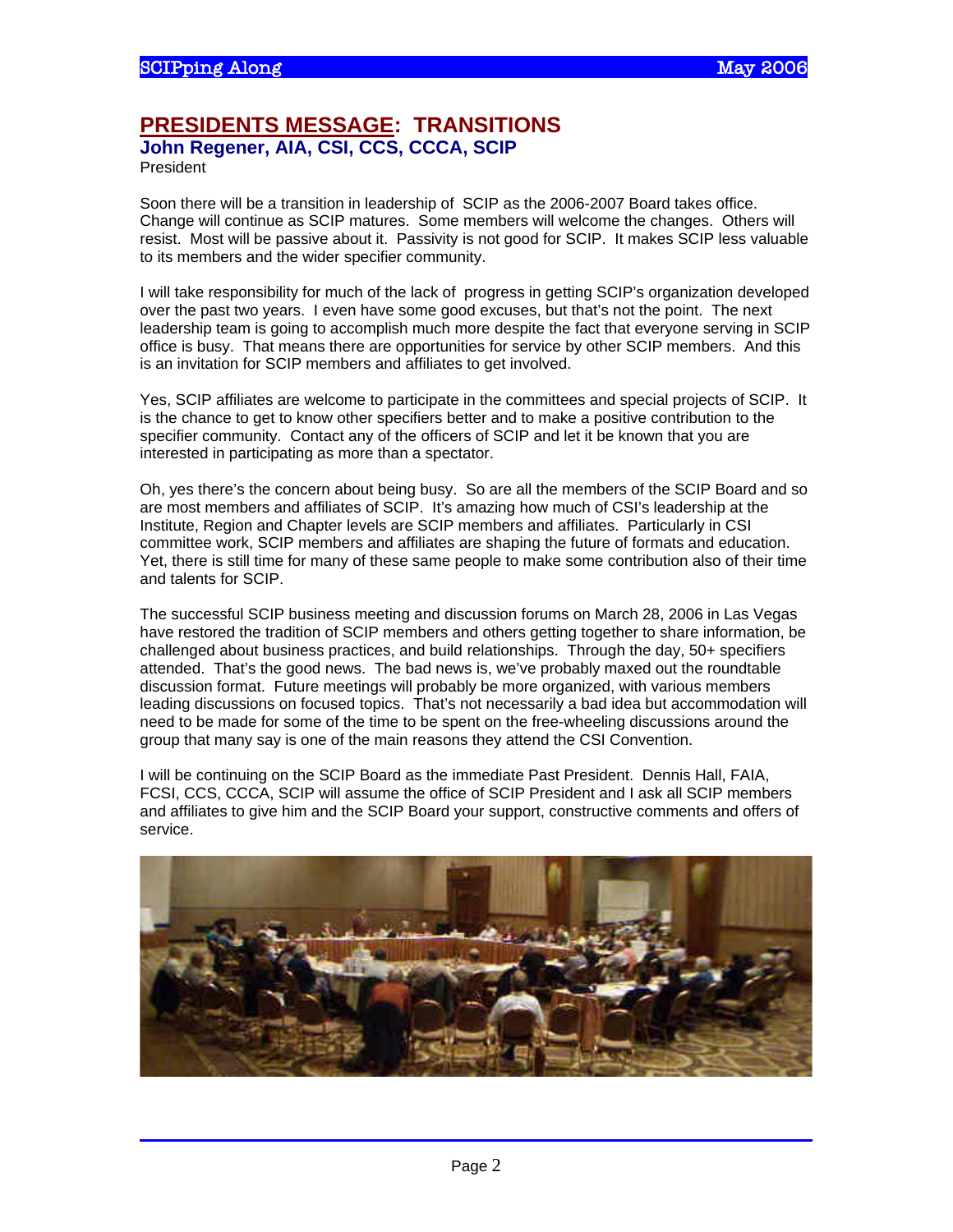# **ELECTION OF OFFICERS:**

**Kerin (Dane) Dodd-Hansen, RA, FCSI, CCS, MAI, SCIP** 

Immediate Past President

**SCIP 2006-2008 Board of Directors:** Ballots were received, tabulated and verified by the Secretary and communicated to the Board on March  $24<sup>th</sup>$ . The results of the Election were announced at the Annual Meeting on March 28<sup>th</sup>. The 2006-2008 SCIP Board of Directors will be:

| President:                | Dennis Hall, FAIA, FCSI, CCS, CCCA, LEED AP, SCIP |
|---------------------------|---------------------------------------------------|
| Vice President:           | Robert Johnson, RA, FCSI, CCS, CCCA, SCIP         |
| Vice President/Education: | Linda Stansen, RA, CSI, CCS, SCIP                 |
| Vice President/Website:   | David Lorenzini, FCSI, CCS, SCIP                  |
| Secretary:                | Michael Chambers, FAIA, FCSI, CCS, SCIP           |
| Treasurer:                | David Metzger, FAIA, FCSI, CDT, SCIP              |
| Immediate Past President: | John Regener, AIA, CSI, CCS, CCCA, SCIP           |

The new Board of Directors will take office July 1<sup>st</sup>, 2006.

**CSI Board of Directors and Executive Committee:** Sheryl Dodd-Hansen, FCSI, CCS, CCCA, MAI, SCIP, a past President of SCIP has been elected Vice President of CSI. She will serve on the Executive Committee and will be SCIP's Ambassador to the CSI Board. Her term of service will be from June 2006 to June 2008 and will succeed Dennis Hall, FAIA, FCSI, CCS, CCCA, LEED AP, SCIP in this position.

## **SCIP AT THE AIA NATIONAL CONVENTION, LOS ANGELES:**  Los Angeles Convention Center, June 8<sup>th</sup> to June 10<sup>th</sup>, 2006.

Members of the Board of Directors will be present and representing SCIP in the CSI Booth during the Convention. Volunteers to assist in staffing the Booth will be needed. If you wish to assist please contact John Regener, AIA, CSI, CCS, CCCA, SCIP at 949-653-5743.

## **NEW DIRECTIONS: Dennis Hall, FAIA, FCSI, CCS, CCCA, LEED AP, SCIP**

Vice President - President Elect

A few weeks have passed since the Annual SCIP meeting held on March 28, in Las Vegas, the day prior to the start of the CSI Convention, and I was asked to reflect upon the state of SCIP, the Convention, and other stuff. While I am not sure that three weeks gives me ample perspective for my observations, here it goes anyway.

SCIP this year has embarked upon a new vision and we have begun to turn that vision outward. We have established two strategic alliances with other allied organizations, first with CSI this past January and now with Construction Specifications Canada in April. These alliances are first steps to raising the profile of SCIP and our members within the construction industry, and it is beginning to work. This year, CSI President Michael Owen, FCSI addressed the SCIP membership at our annual meeting and all SCIP members were recognized at the CSI Gala at the conclusion of the Convention.

And while we are looking outward, the SCIP Board is also working on our primary initiative, to promote and drive business to our individual members. The Board approved a move to publish member contact information on our web site, investigate opportunities to improve our web site,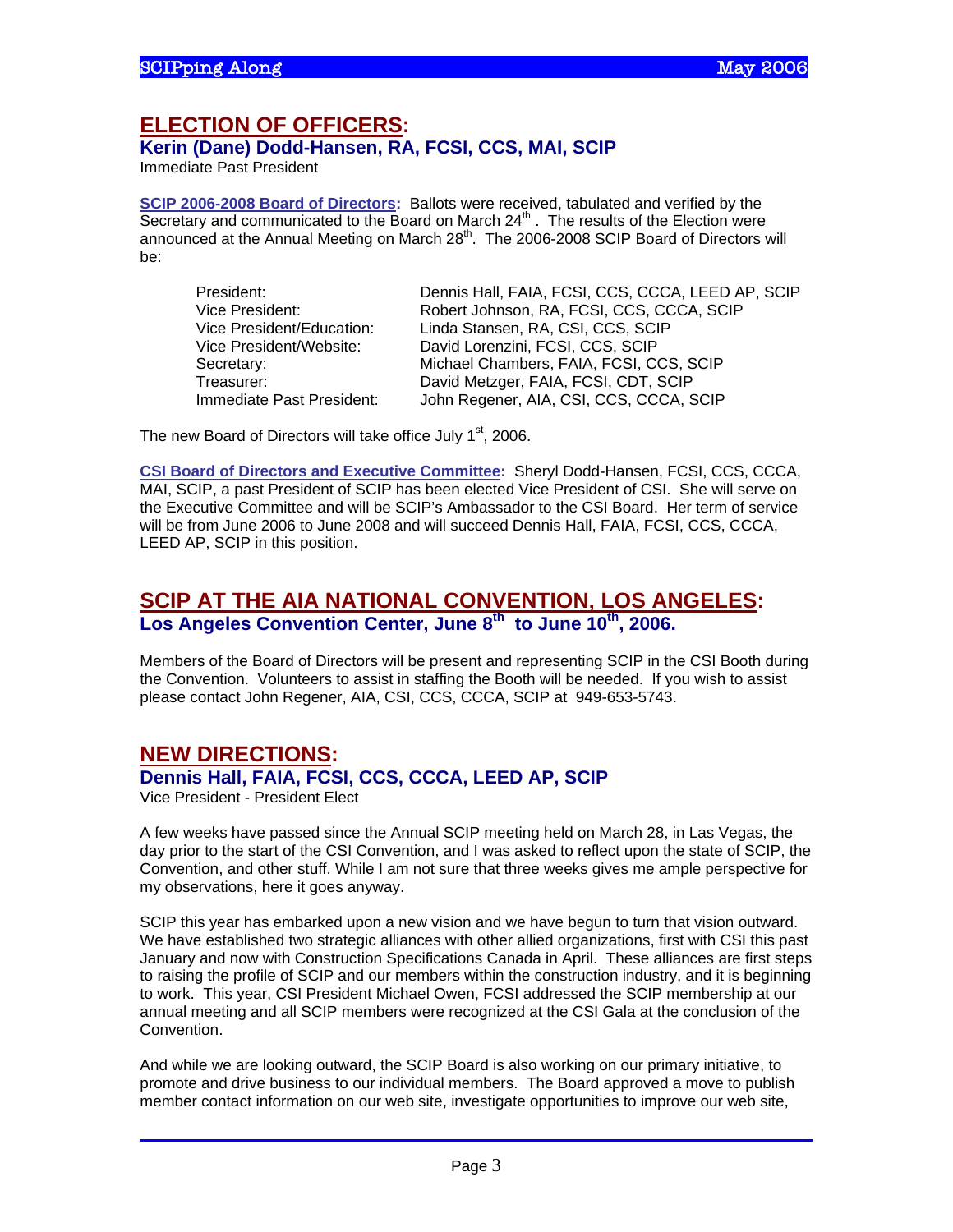and create a committee to make recommendations on promotions. The Board confirmed our first obligation is to our members as an organization that promotes the practice of specification consulting as a profession.

Next year will be the 40<sup>th</sup> anniversary of the first organizational meeting of SCIP and we are already beginning to plan a celebration in Baltimore. More to come soon.

# **TECHNICAL**

**Robert Johnson, AIA, FCSI, CCS, CCCA, MAI, SCIP** 

Vice President/Technical - Elect

SCIP is an interesting organization with a history that goes back quite a few years. If you are interested in knowing more about that history, Tom Heineman is the person to contact. Most of my contact with SCIP in earlier years was only as a liaison from CSI to SCIP during my years on the CSI executive committee. I only became a SCIP member about three years ago when I left RTKL and formed my own consulting practice. Thus my "insider" depth of knowledge about SCIP is not great.

My perception is that SCIP is going through some growing pains at the moment. The on-going discussion concerning the membership status of specifiers who are employed within firms and the resulting vote for a bylaw change is one obvious illustration of that. The current action to become a corporation is another. Current board discussions regarding formal relationships with other organizations and relationships with potential sponsors of the organization is still another. Several other such examples could be listed.

SCIP has traditionally been a relatively loose informal organization of independent specifiers whose major activity has been to provide a forum for the discussion of common issues and concerns. The yearly forum event has been the major method to accomplish this although other events and newsletters have also been utilized. In the past, one of the major benefits of the very low membership dues has been the free receipt of Sweet's Catalogs. The potential power and benefits of the SCIP website for the membership are just beginning to be properly recognized.

As I come on the SCIP Board this July, I would list the following as some of the major issues (not claiming to be a complete comprehensive list) that SCIP is facing in the near future:

- Clarification of the role of SCIP in relation to CSI as well as other organizations.
- Defining some membership benefit goals for SCIP to achieve.
- Establishing a business plan for their accomplishment.
- Projecting yearly budgets based on the business plan including both expenditures and revenue sources.
- Defining and establishing rules for revenue (or the offsetting of expenses) to SCIP from various commercial enterprises.
- Maintaining an appropriate balance between membership dues revenue versus other types of revenue.
- Maintaining the culture and benefits of the historic informal organization while accomplishing some of the above which by their very nature will require more formal actions.

I look forward to working with other board members in trying to plan and implement a proper future for SCIP. I certainly would like to hear from you about your thoughts on the above, the current status of SCIP and what it means to you, and where you would like to see SCIP go in the future.

#### **UNIFORMAT**

CSI is just forming a task team for the expansion and updating of *UniFormat*. This will be an effort somewhat similar to what happened with *MasterFormat*. The number of specifiers who have had significant experience with using *UniFormat* is not near as great as with *MasterFormat*.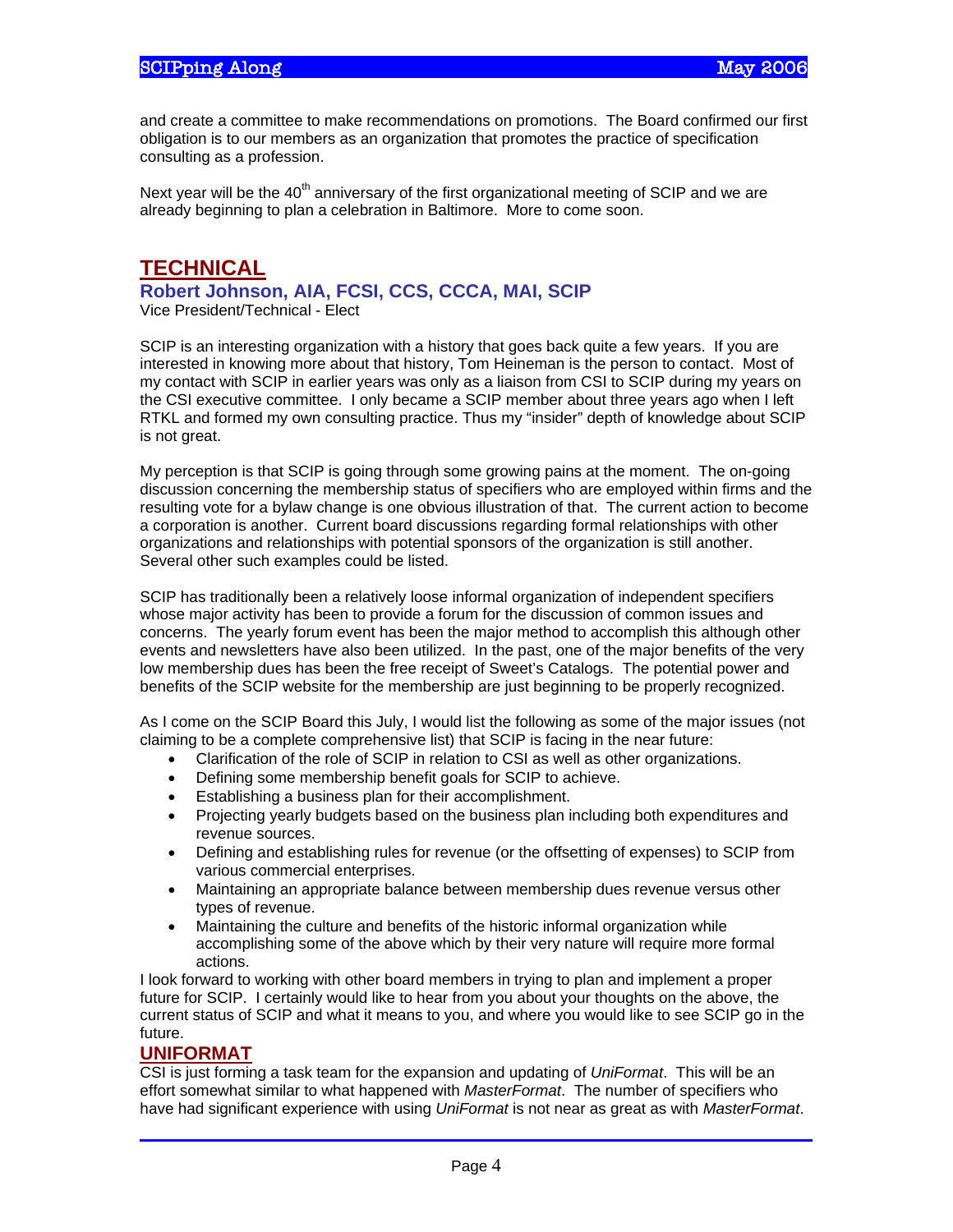The task team will be looking for people who have had experience and are interested in participating in this effort. This would include people who have had experience in using *UniFormat* for various purposes in addition to written documentation. If you think that you could help or know of someone else who could have them contact Roger Grant, Director of Technical Services and Development at CSI, 703-706-4740, RGrant@csinet.org; or Bob Johnson, Task Team Chairman, 505-281-6020, rwj@jandjconsultants.com.

## **EVENTS AND EDUCATION:**

**Michael Chambers, FAIA, FCSI, CCS, SCIP** 

Vice President/Education - Secretary Elect

The role of the building information model (BIM) in the recent CSI National Convention was many faceted. To some, it represents the next step in the electronic information arena. For others, it is a huge complex thing that hopefully will just stay "out there". Irrespective, BIM can be seen as an allegory of opportunity for specifiers and in particular for SCIP and its members.

For some of us, BIM will be a windshield and we will be the bugs. For others, they are the windshield and BIM is just another bug. I would like to suggest that BIM represents a multiple expansion of the specifier's role and is a clear expression that the specifier's skill set will not be going out of style anytime soon.

Paul Doherty, AIA, CDT, CSI, Craig Gilbert ,CSI, CCS, SCIP, and Dane Dodd-Hansen, FCSI, CCS, SCIP are several members and friends of SCIP that are actively involved in elements of BIM. They are convinced that it is a significant and growing part of our modern construction industry. Therefore I believe it is incumbent upon SCIP to take cognizance of BIM and begin to develop a strategic vision for how SCIP will deal with BIM in the future.

Several questions need to be put to the membership to ascertain how BIM is perceived and what impact it may or may not have on the membership. What are SCIP member needs relative to BIM? What kinds of BIM experience and expertise resides in the membership? What role should SCIP play in the continuing expansion and development of the Building Information Model?

I propose that the Board consider appointing an Ad Hoc committee to begin the process of reviewing, identifying, and tracking BIM developments to see how they are going to affect SCIP members. Perhaps a BIM discussion forum could be instituted on 4Specs.com to begin the process of understanding BIM and its impact on the construction industry. In the future, perhaps a database of resources and links could be compiled along with a bibliography of useful BIM literature.

Inescapably, BIM is going to be a part of the specifier's world and SCIP is an excellent vehicle to provide commentary, resources, and insights into this expanding information tool and communication process. Change is upon us and BIM is merely an allegory for it. SCIP must determine if it is going to a windshield or a bug as the construction industry changes daily all around us.

#### **Linda Stansen, RA, CSI, CCS, SCIP**

Vice President/Education – Elect

Attending the SCIP meetings this year was as invigorating as ever. Our membership has grown and our spirit has maintained its unique individuality (read: everyone still has a different opinion). Our discussions are always lively and brutally honest. I like that. It keeps things interesting and energetic. This year discussion topics ranged from BIM (how do specs work with it?) to how are we to deal with what seems to be a shortage of new spec writers coming up the ranks? From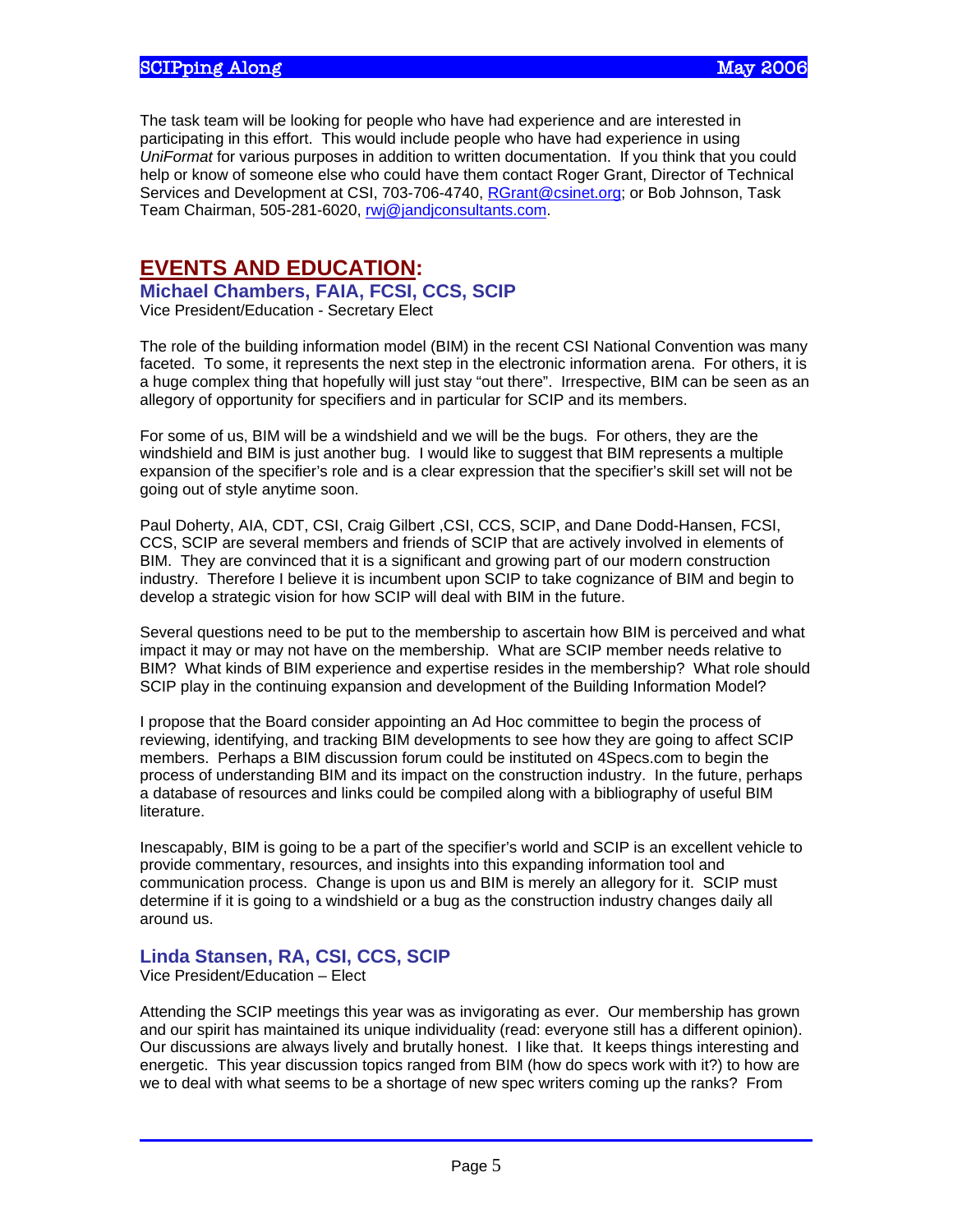Masterformat conversion pains (what *are* these work results?) to the first draft of proposed changes to Section Format.

Put together, we are a huge resource for each other. This is obvious when you look at the variety of topics we hit upon when we meet. But our yearly meeting only touches the tip of iceberg – just look at the variety of discussion threads on 4Specs. I'd like to find more ways to bring that wealth of knowledge to all of us. At the same time, we have unique experience and a perspective that we can share with our clients and the rest of our industry members. How to read specs, how to write specs, what to do with Division 1 specs for a project (besides use them as a boiler), using UNIFORMAT for preliminary specifying and teaching why it is useful, etc. Some of this is addressed now by our alliance with CSI and our individual participation with CSI.

What I'd like to do, as your new vice-president of education, is formulate a two-fold approach to address our concerns as specifiers. We need to develop a way to disseminate our collective knowledge to our membership (education **of** SCIP members) more often than at a yearly meeting. We also need to find ways to mentor and educate our clients to enhance our relationship with them (education **by** SCIP members).

The first steps are finding out what our membership thinks and wants to do. We are allied with CSI now. I am not looking for duplication of effort. What I do seek is that perspective unique to SCIP that will enhance our individuality. Input from membership is vital to this effort. I welcome all comments and ideas, and look forward to serving as VP of Education.

# **WEBSITE AND COMMUNICATIONS:**

**David Lorenzini, FCSI, CCS, SCIP**  Vice President/Communications

Since the website design was updated in early 2005, most of the activity managing the website has been maintenance. The news items on the home page are updated when new events are scheduled, or when some of our members make news. A series of insightful articles by Ralph Liebing are added each month. (They are short, and make a point. We applaud Ralph for sharing his volunteer efforts with us.)

However, the most time-consuming task is adding new members and updating existing addresses--about a dozen each month. That task will someday be turned over to the members themselves. We are in the process of evaluating web consultant services to create an interactive membership database where members will control their own information.

Several other improvements will be phased in as time and funds permit. In the meantime, if you have any suggestions to make the website work better for our membership, let us know.

## **MEMBERSHIP:**

**David Metzger, FAIA, FCSI, CDT, SCIP Treasurer** 

We had a well-attended SCIP annual meeting at the CSI Convention--well over 50 SCIP folks were there, the best turnout since the 2002 Convention in Las Vegas. Especially gratifying was the number of new faces attending their first SCIP meeting. The most enjoyable part of serving as SCIP treasurer is corresponding with members from all over the country, and then meeting them in person at the annual meeting.

The exposure that SCIP has been getting from our raised profile and seminar sponsorships and endorsements over the past few months, as well as our changed Bylaws that "opened the door"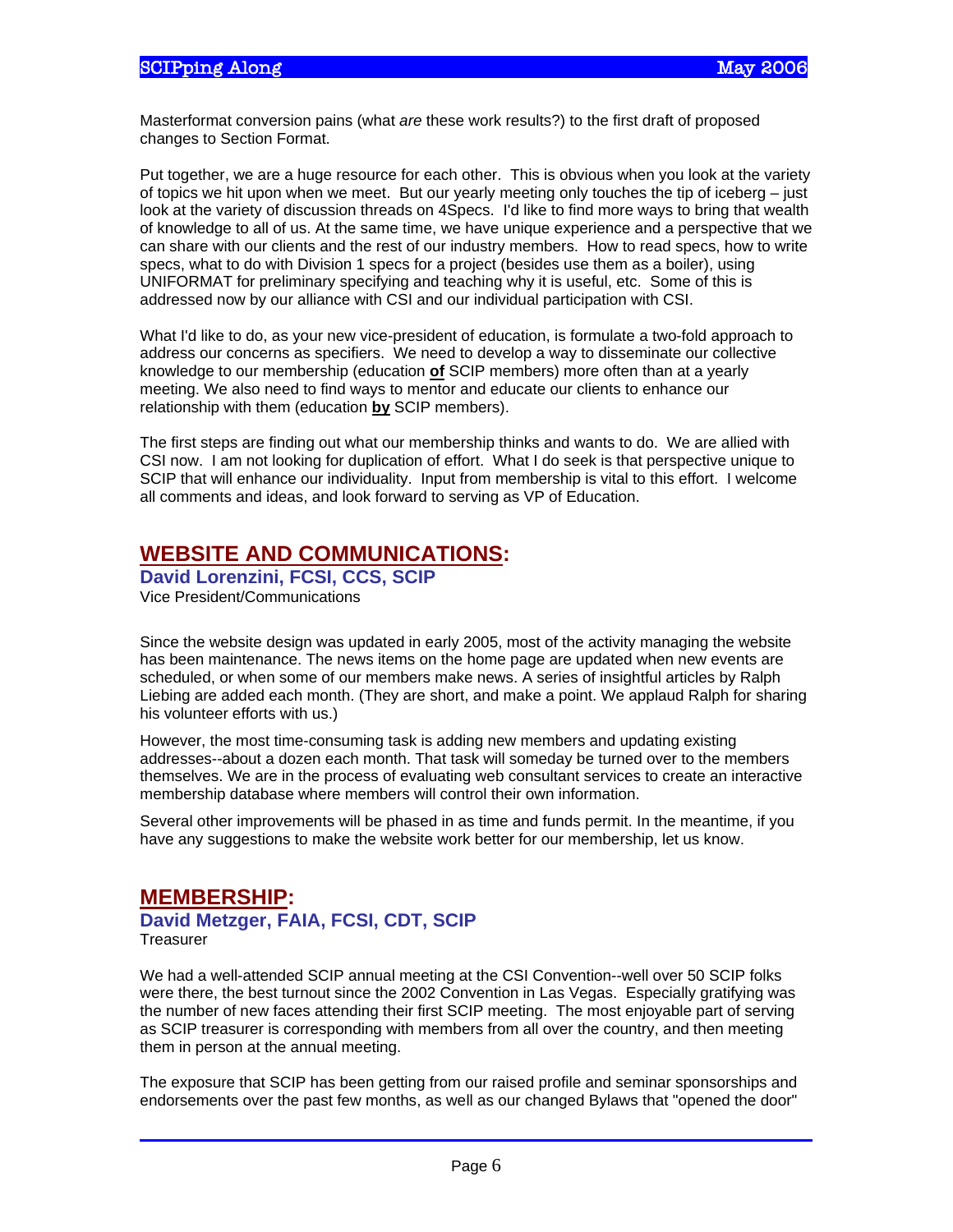to non-independent specifiers, has resulted in increased membership. We gained eight new members and Affiliates during the annual meeting. We now have a total membership of 206, consisting of 168 Members, 1 Retired Member, and 37 Affiliates. As Dave Lorenzini noted on the SCIP homepage, the 100th member joined in the late 90s, about 30 years after SCIP was formed; SCIP has now doubled its membership in just about 8 years.

This year the Board of Directors decided to issue Membership Certificates to its members. Certificates were distributed to all attending members at this year's Annual Meeting in Las Vegas. Any member not in attendance may request a Membership Certificate and it would be mailed to them.

## **AWARDS:**

#### **Kerin (Dane) Dodd-Hansen, AIA, FCSI, CCS, MAI, SCIP**

Immediate Past President

Awards were presented at the Arkema Dinner on March  $28<sup>th</sup>$  in the following catagorties:

**Rascal Award:** Presented this year to Mark Kalin, FAIA, FCSI, CCS, SCIP for his unswerving service to SCIP as the organizer of the 2005 National Specifiers Conference at EcoBuild America, as 2000-2002 President and 1999-2004 KnowHow Editor.

Past Recipients:

 2004 - Dennis Hall, FAIA, FCSI, CCS, CCCA, MAI, LEED AP, SCIP 2005 - Colin Gilboy, PE, CSI, CCPR

**EIEIO Awards:** This award came into existence in 2005 on the occasion of the "Roast" of Dennis Hall when he was elevated to his second Fellowship at the AIA Convention........because of the 7 sets of initials appended to his name. Subsequently, Dennis determined that this august honor could not be wasted on just him.....but should be inflicted upon other richly deserving SCIP members. The criteria for receipt of this award is that any two SCIP Members can nominate any Member who legitimately holds six sets of initials appended to their name. A minimum of three of these initials must be in recognition of licensure or certification by a recognized granting body. The remainder may be the initials identifying any recognized professional construction industry association, with fellowships in any of these associations counting as double. This year's recipients were:

#### 2006 Recipients:

 Dougas Hartman, FAIA, FCSI, CCS, CCCA, LEED AP, SCIP Creator of EIEIO Stephen Andros, AIA, FCSI, CCS, LEED AP, SCIP Michael Chambers, FAIA, FCSI, CCS, MAI, SCIP Michael Chusid, RA, FCSI, CCS, MAI, SCIP Kenneth Crocco, FAIA, FCSI, CCS, SCIP Sheryl Dodd-Hansen, FCSI, CCS, CCCA, MAI, SCIP Robert Johnson, AIA, FCSI, CCS, CCCA, MAI, SCIP Mark Kalin, FAIA, FCSI, CCS, LEED AP, SCIP Lee Kilbourn, FAIA, FCSI, CCS SCIP Harold McGee, ASLA, FCSI, CCS, CCCA, SCIP David Metzger, FAIA, FCSI, CDT, NCARB, SCIP Jonathan Miller, AIA, FCSI, CCS, CCCA, NCARB, SCIP John Raeber, FAIA, FCSI, CCS, SCIP Paul Simonsen, AIA, FCSI, CCS, CCCA, NCARB, SCIP Ross Spiegel, AIA, FCSI, CCS, CCCA, LEED AP, SCIP David Trudell, AIA, CSI, CCS, CCCA, MAI, SCIP Wayne Watson, RSW, FCSC, FCSI, CCS, SCIP Past Recipients: 2005 - Dennis Hall, FAIA, FCSI, CCS, CCCA, MAI, LEED AP, SCIP